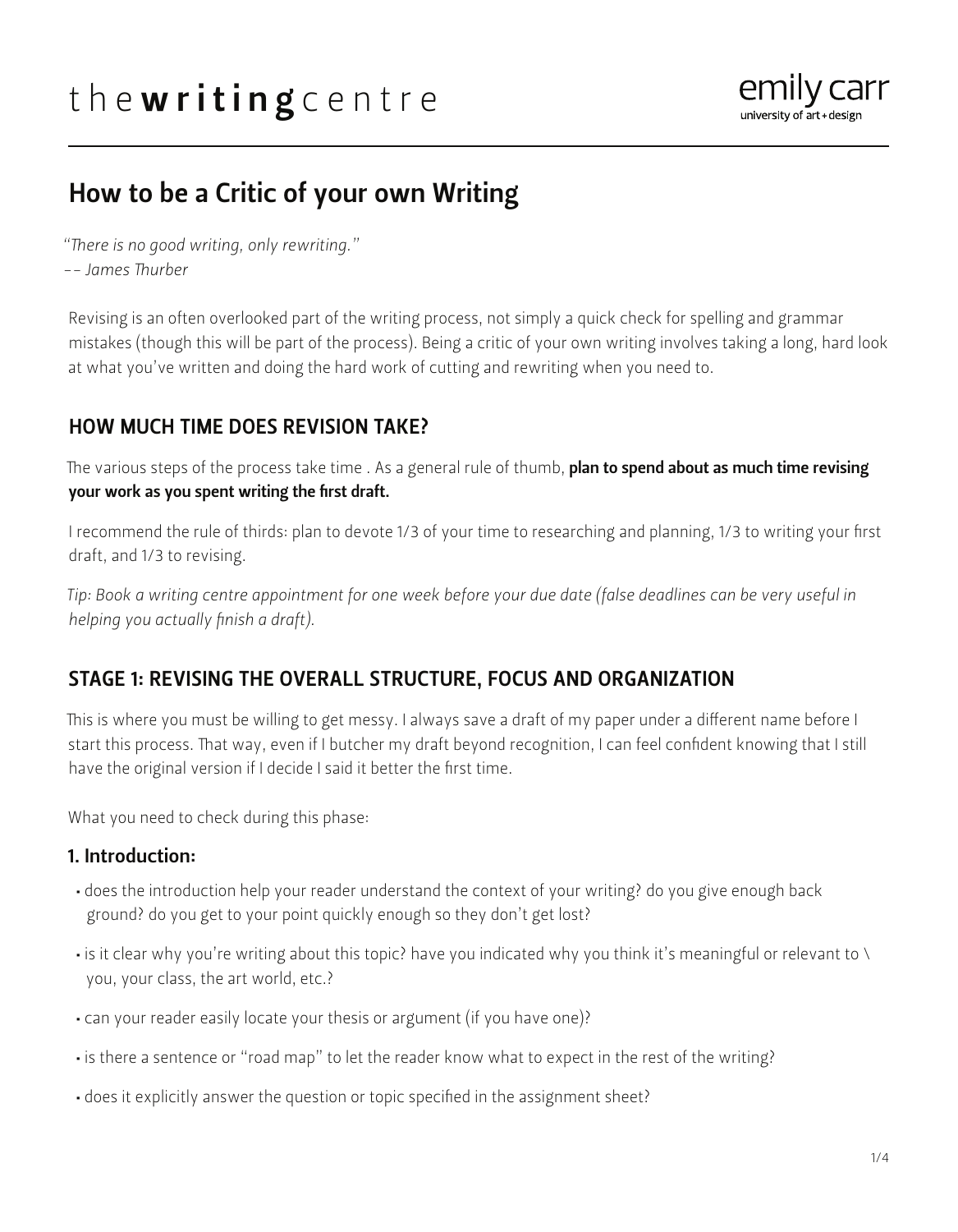## 2. Paragraphs:

• do paragraphs stick to one main idea? (tip: longer paragraphs often hide several points in them)

- are paragraphs about the same ideas grouped together? (tip: shorter paragraphs can often be grouped together to make one longer paragraph)
- do the paragraphs follow one another in some logical sequence?
- are any paragraphs talking about issues that don't seem to fit with the overall focus of the writing?

## 3. Conclusion:

- does it summarize the main points of the paper in a new way?
- does it relate to—without actually repeating—what you say in the introduction?
- does it suggest any implications of what you've written? or possible future areas of study?

My favourite tool for this stage of revision is the reverse outline (see separate handout).

## STAGE 2: CHECKING YOUR PARAGRAPHS FOR COHERENCE

Paragraphs dictate how readers read—we pay the most attention to the start of paragraphs, slightly less to the ends of paragraphs, and we tend to skim over the middle of paragraphs quite quickly.

There is no firm rule on paragraph length, but aim for between 1/3 to 2/3 of a page. This is about as much information as a reader can process at any one time. It's better to have 3 reasonably-sized paragraphs on a related point than one massive paragraph.

Fine-tuning your paragraphs is key to creating a good reading experience. Here are some of my favourite strategies:

- look at each paragraph by itself: without the paragraph before, do you still know what this paragraph is about?
- read your paragraphs out of order
- for long or problematic paragraphs, create a mini-outline

## STAGE 3 EDITING AND PROOFREADING

Things to consider in this stage of revision are:

#### sentence variety and length:

- are your sentences really long and complicated? if so, can you make them shorter or divide one sentence into smaller ones?
- are your sentences short and choppy? if so, can you make them longer or combine 2-3 sentences into one longer one?
- do you have some variety in your sentences?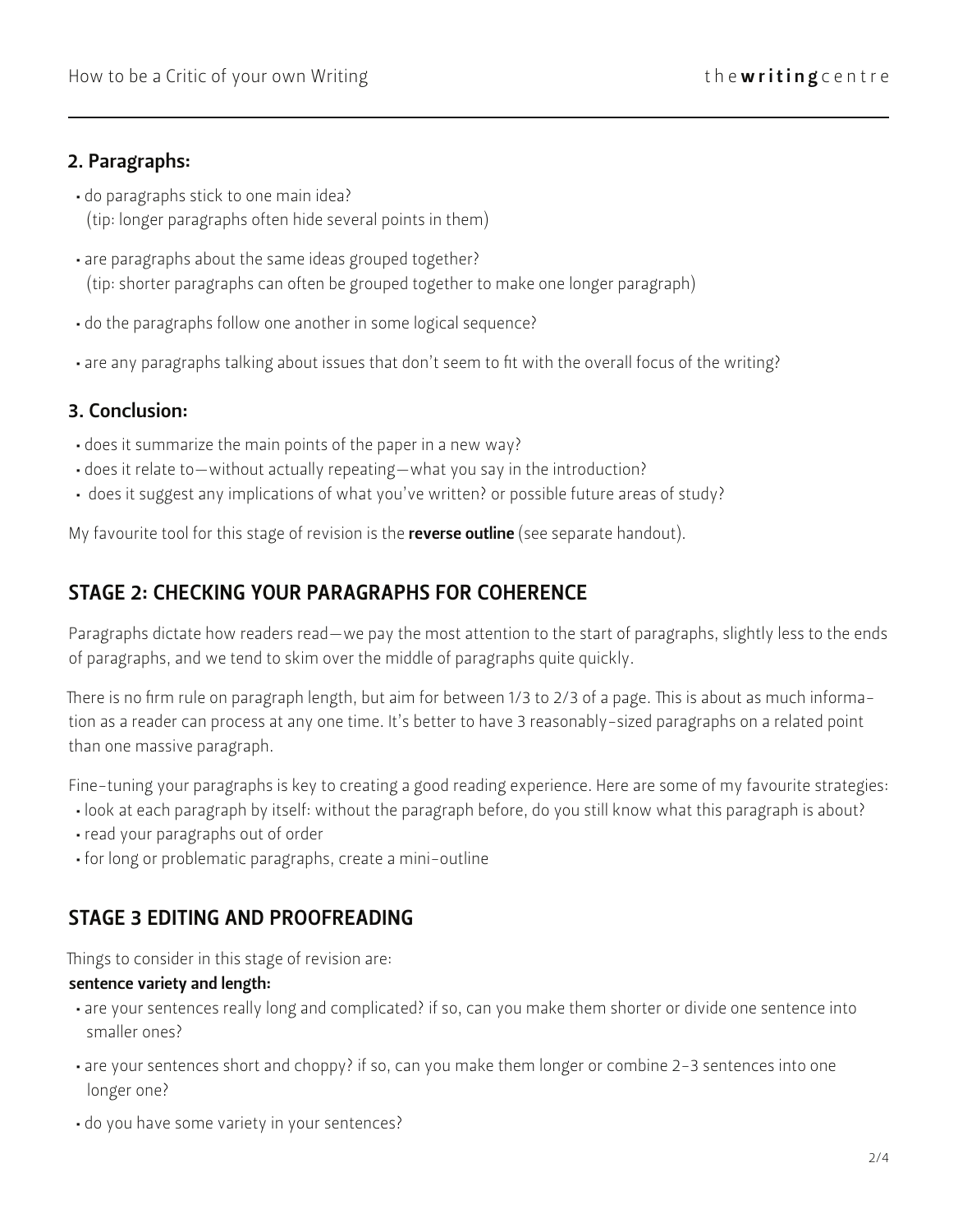#### style and word choice

- are you using any "jargon" or technical language? if so, can you define it for your reader?
- are you relying on clichés to make your main points (check your introduction and conclusion especially)?
- do you understand all the words you are using? if not, look them up or replace them with a word you know.

#### spelling, grammar and punctuation

- check for errors in subject-verb agreement, run-on sentences, punctuation (check a usage guide or online grammar site for support)
- use your computer spellchecker (though don't rely on it to catch all errors!)
- check the spelling of proper names
- ensure all quotation marks and parentheses are used in a pair

#### citations (if you have them)

- know what documentation format you need to use (MLA, APA, etc.)
- consult handouts or online guides for each specific documentation format
- ensure in-text citations and bibliographic entries are handled correctly
- check to make sure you have included a complete, accurate works-cited page or reference list, as required

## Strategies for this stage of revision:

Print a copy of your paper. We notice different things when reading on paper compared to reading on screen. For this stage of revision, you will likely catch more errors if you work on paper.

Read your paper aloud. This forces you to read slowly and with emphasis.

Have someone else read your paper aloud to you. Any parts that make you cringe are worth noting! Encourage your reader to ask questions if they are confused. Alternately, use screen reading software to have your computer read aloud to you: it's less embarrassing and may be just as effective!

Read your essay backwards. Read backwards through your essay or through sections of your essay, working sentence by sentence. This will help you focus on each sentence individually and highlight problems with wording or grammar.

Read your paper looking for only one thing at a time. Look only at your citations, for example, or your commas. Reading for too many things at once can make it easy to miss most of them!

Create a personal "style sheet" or self-editing checklist. Editors use style sheets to flag recurring problems in a text or to ensure consistency. Learn to pay attention to the errors you make (on your graded papers for example) and use these to build a checklist of things to watch for in your own writing.